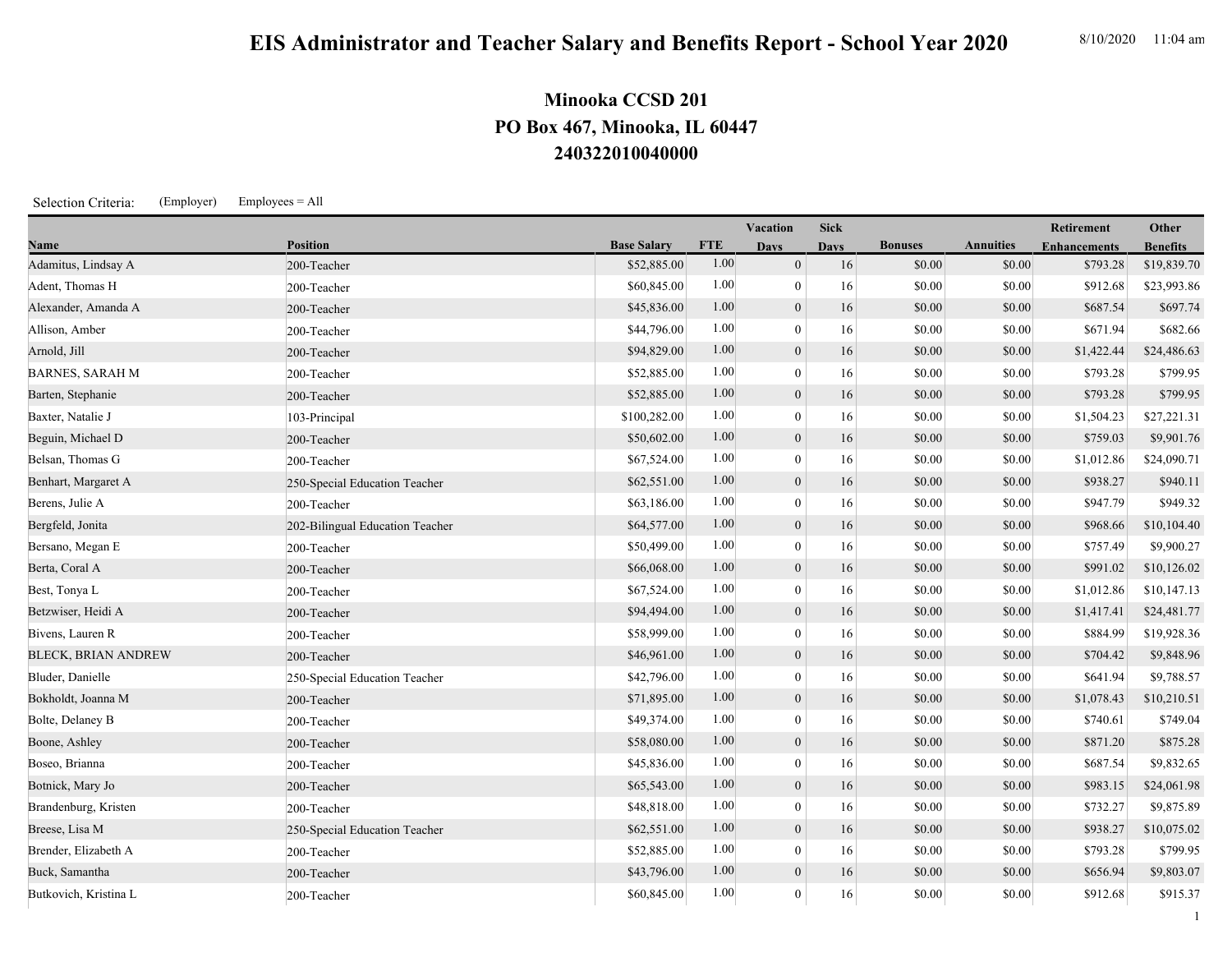|                             |                               |                    | Vacation   |                  | <b>Sick</b> |                |                  | Retirement          | Other           |
|-----------------------------|-------------------------------|--------------------|------------|------------------|-------------|----------------|------------------|---------------------|-----------------|
| Name                        | <b>Position</b>               | <b>Base Salary</b> | <b>FTE</b> | <b>Days</b>      | <b>Days</b> | <b>Bonuses</b> | <b>Annuities</b> | <b>Enhancements</b> | <b>Benefits</b> |
| Cawthorne, Jennifer K       | 200-Teacher                   | \$52,885.00        | 1.00       | $\boldsymbol{0}$ | 16          | \$0.00         | \$0.00           | \$793.28            | \$9,934.86      |
| Cheshareck, Kathleen        | 103-Principal                 | \$118,688.00       | 1.00       | $\boldsymbol{0}$ | 16          | \$0.00         | \$0.00           | \$1,780.32          | \$27,488.20     |
| Christensen, Cheryl Valerie | 200-Teacher                   | \$57,854.00        | 1.00       | $\boldsymbol{0}$ | 16          | \$0.00         | \$0.00           | \$867.81            | \$10,006.91     |
| CONNON, MOLLY R             | 200-Teacher                   | \$46,961.00        | 1.00       | $\mathbf{0}$     | 16          | \$0.00         | \$0.00           | \$704.42            | \$9,848.96      |
| Corey, Michael P            | 200-Teacher                   | \$51,668.00        | 1.00       | $\boldsymbol{0}$ | 16          | \$0.00         | \$0.00           | \$775.02            | \$9,917.22      |
| Cotton, CHELSEA             | 200-Teacher                   | \$51,722.68        | 0.98       | $\boldsymbol{0}$ | 16          | \$0.00         | \$0.00           | \$775.84            | \$19,822.85     |
| Cousineau, Lisa L           | 200-Teacher                   | \$71,622.00        | 1.00       | $\mathbf{0}$     | 16          | \$0.00         | \$0.00           | \$1,074.33          | \$1,071.64      |
| CROSS, EUGENIA H            | 200-Teacher                   | \$58,999.00        | 1.00       | $\bf{0}$         | 16          | \$0.00         | \$0.00           | \$884.99            | \$888.61        |
| Crowe, Jane                 | 200-Teacher                   | \$51,668.00        | 1.00       | $\boldsymbol{0}$ | 16          | \$0.00         | \$0.00           | \$775.02            | \$782.31        |
| <b>CUMMINS, MEGAN A</b>     | 200-Teacher                   | \$48,131.00        | 1.00       | $\mathbf{0}$     | 16          | \$0.00         | \$0.00           | \$721.97            | \$731.02        |
| Cunitz, Brooke              | 200-Teacher                   | \$43,796.00        | 1.00       | $\boldsymbol{0}$ | 16          | \$0.00         | \$0.00           | \$656.94            | \$9,803.07      |
| Davis, Corina G             | 200-Teacher                   | \$50,602.00        | 1.00       | $\boldsymbol{0}$ | 16          | \$0.00         | \$0.00           | \$759.03            | \$766.85        |
| Daw, Kristin D              | 200-Teacher                   | \$67,622.00        | 1.00       | $\mathbf{0}$     | 16          | \$0.00         | \$0.00           | \$1,014.33          | \$24,092.13     |
| Deaton, George M            | 200-Teacher                   | \$49,374.00        | 1.00       | $\bf{0}$         | 16          | \$0.00         | \$0.00           | \$740.61            | \$19,788.79     |
| Devereux, Jennifer D        | 200-Teacher                   | \$76,744.00        | 1.00       | $\boldsymbol{0}$ | 16          | \$0.00         | \$0.00           | \$1,151.16          | \$24,224.40     |
| Diamond, Ariel E            | 200-Teacher                   | \$45,836.00        | 1.00       | $\mathbf{0}$     | 16          | \$0.00         | \$0.00           | \$687.54            | \$9,832.65      |
| DiLorenzo, Melinda D        | 250-Special Education Teacher | \$69,697.00        | 1.00       | $\boldsymbol{0}$ | 16          | \$0.00         | \$0.00           | \$1,045.46          | \$1,043.73      |
| Doerr, Kristofer A          | 200-Teacher                   | \$63,553.00        | 1.00       | $\boldsymbol{0}$ | 16          | \$0.00         | \$0.00           | \$953.30            | \$954.64        |
| Driver, Francesca M         | 200-Teacher                   | \$94,971.00        | 1.00       | $\mathbf{0}$     | 16          | \$0.00         | \$0.00           | \$1,424.57          | \$24,488.69     |
| Dutkus, Amanda M            | 200-Teacher                   | \$63,695.00        | 1.00       | $\bf{0}$         | 16          | \$0.00         | \$0.00           | \$955.43            | \$24,035.19     |
| Dyxin, Sarah M              | 200-Teacher                   | \$54,138.00        | 1.00       | $\boldsymbol{0}$ | 16          | \$0.00         | \$0.00           | \$812.07            | \$818.12        |
| Dzarnowski, Haley           | 200-Teacher                   | \$42,796.00        | 1.00       | $\mathbf{0}$     | 16          | \$0.00         | \$0.00           | \$641.94            | \$653.66        |
| DZIEDZINSKYJ, OLIVIA A      | 200-Teacher                   | \$51,668.00        | 1.00       | $\boldsymbol{0}$ | 16          | \$0.00         | \$0.00           | \$775.02            | \$8,261.43      |
| DZIUBAN, KRISTIN N          | 200-Teacher                   | \$46,816.00        | 1.00       | $\boldsymbol{0}$ | 16          | \$0.00         | \$0.00           | \$702.24            | \$9,846.86      |
| Ewen, Daniel J              | 200-Teacher                   | \$74,917.00        | 1.00       | $\mathbf{0}$     | 16          | \$0.00         | \$0.00           | \$1,123.76          | \$10,254.33     |
| Fajman, Mallory             | 200-Teacher                   | \$30,743.48        | 0.64       | $\bf{0}$         | 16          | \$0.00         | \$0.00           | \$461.15            | \$478.90        |
| Fiday, Anna                 | 200-Teacher                   | \$53,221.00        | 1.00       | $\boldsymbol{0}$ | 16          | \$0.00         | \$0.00           | \$798.32            | \$9,939.73      |
| FILIPPONE, KELSEY L         | 250-Special Education Teacher | \$47,941.00        | 1.00       | $\boldsymbol{0}$ | 16          | \$0.00         | \$0.00           | \$719.12            | \$9,863.17      |
| Fincher, Robin M            | 250-Special Education Teacher | \$64,743.00        | 1.00       | $\mathbf{0}$     | 16          | \$0.00         | \$0.00           | \$971.15            | \$10,106.80     |
| Finkelstein, Jason Michael  | 104-Assistant Principal       | \$92,000.00        | 1.00       | $\boldsymbol{0}$ | 16          | \$0.00         | \$0.00           | \$1,380.00          | \$932.69        |
| Finkelstein, Nicole R       | 200-Teacher                   | \$62,039.00        | $1.00\,$   | $\boldsymbol{0}$ | 16          | \$0.00         | \$0.00           | \$930.59            | \$27,064.02     |
| Frantz, Kelly               | 200-Teacher                   | \$43,796.00        | 1.00       | 0                | 16          | \$0.00         | \$0.00           | \$656.94            | \$8,147.28      |
| Frolik, Deborah             | 200-Teacher                   | \$58,303.00        | 1.00       | $\mathbf{0}$     | 16          | \$0.00         | \$0.00           | \$874.55            | \$878.51        |
| Gall, Terisia               | 200-Teacher                   | \$70,511.00        | 1.00       | 0                | 16          | \$0.00         | \$0.00           | \$1,057.67          | \$10,190.44     |
| Garapolo, Jennifer L        | 200-Teacher                   | \$74,917.00        | 1.00       | $\mathbf{0}$     | 16          | \$0.00         | \$0.00           | \$1,123.76          | \$24,197.91     |
| Gerding, Danelle            | 200-Teacher                   | \$46,334.00        | 1.00       | 0                | 16          | \$0.00         | \$0.00           | \$695.01            | \$704.96        |
| Giganti, Janah              | 200-Teacher                   | \$49,348.00        | 1.00       | $\boldsymbol{0}$ | $16\,$      | \$0.00         | \$0.00           | \$740.22            | \$16,320.35     |
| <b>GLASER, JESSICA</b>      | 200-Teacher                   | \$54,138.00        | 1.00       | $\boldsymbol{0}$ | 16          | \$0.00         | \$0.00           | \$812.07            | \$8,297.24      |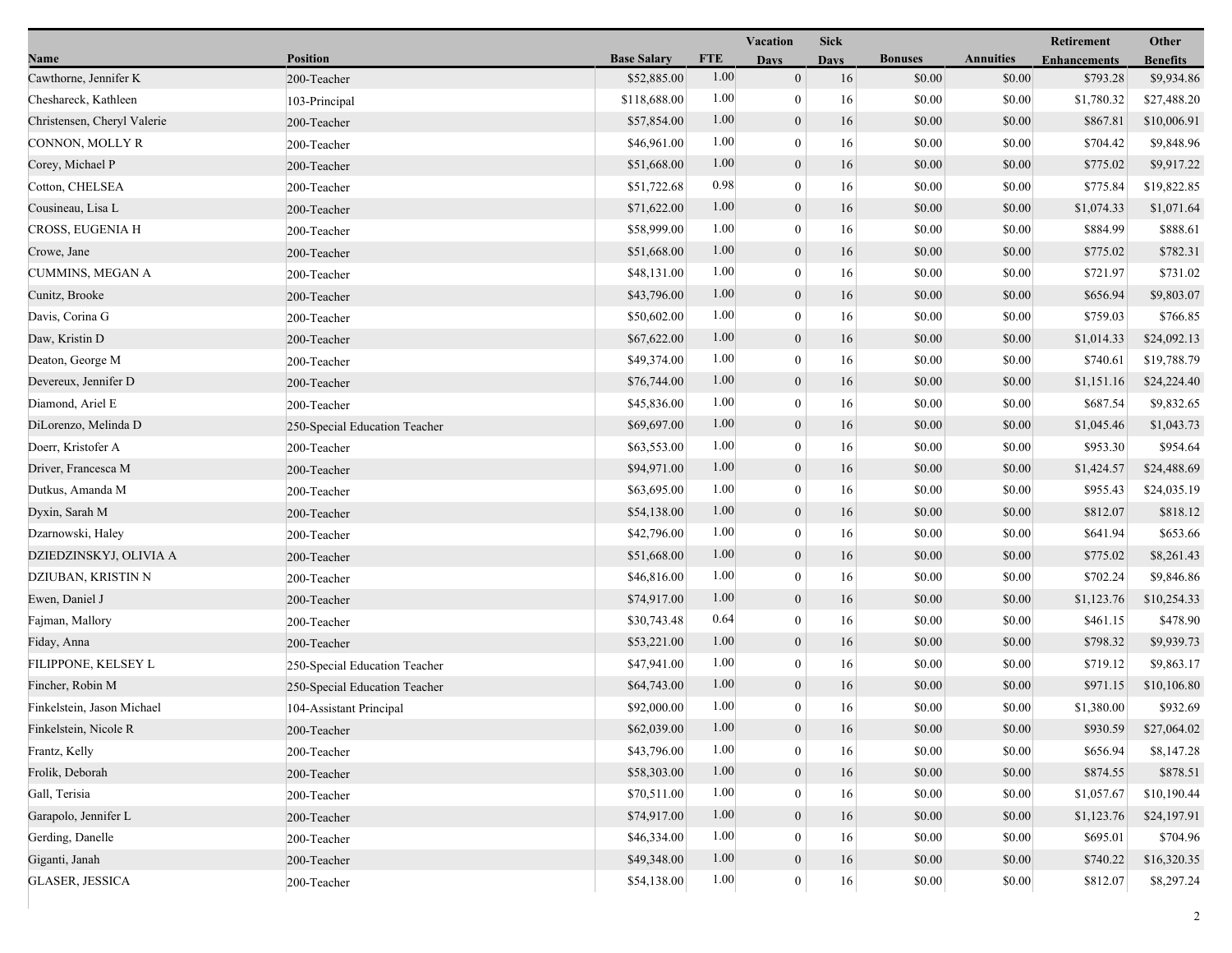|                       |                               |                    | <b>Vacation</b> |                  | <b>Sick</b> |                |                  | Retirement          | Other           |
|-----------------------|-------------------------------|--------------------|-----------------|------------------|-------------|----------------|------------------|---------------------|-----------------|
| Name                  | <b>Position</b>               | <b>Base Salary</b> | <b>FTE</b>      | <b>Days</b>      | <b>Days</b> | <b>Bonuses</b> | <b>Annuities</b> | <b>Enhancements</b> | <b>Benefits</b> |
| Glavin, Kathryn       | 200-Teacher                   | \$69,801.00        | 1.00            | $\boldsymbol{0}$ | 16          | \$0.00         | \$0.00           | \$1,047.02          | \$24,123.72     |
| Goolsby, Megan E      | 200-Teacher                   | \$64,488.00        | 1.00            | $\boldsymbol{0}$ | 16          | \$0.00         | \$0.00           | \$967.32            | \$19,838.20     |
| Granados, Maria       | 200-Teacher                   | \$53,968.00        | 1.00            | $\boldsymbol{0}$ | 16          | \$0.00         | \$0.00           | \$809.52            | \$9,950.57      |
| Grandon, Meghan M     | 200-Teacher                   | \$62,551.00        | 1.00            | $\mathbf{0}$     | 16          | \$0.00         | \$0.00           | \$938.27            | \$10,075.02     |
| Green, Sara           | 200-Teacher                   | \$42,796.00        | 1.00            | $\boldsymbol{0}$ | 16          | \$0.00         | \$0.00           | \$641.94            | \$653.66        |
| Greenberg, Lindsay N  | 200-Teacher                   | \$68,833.00        | 1.00            | $\boldsymbol{0}$ | 16          | \$0.00         | \$0.00           | \$1,032.50          | \$20,070.95     |
| Greene, Robert A      | 200-Teacher                   | \$73,304.00        | 1.00            | $\mathbf{0}$     | 16          | \$0.00         | \$0.00           | \$1,099.56          | \$24,174.52     |
| Greiff, Samantha R    | 200-Teacher                   | \$42,474.00        | 0.80            | $\bf{0}$         | 16          | \$0.00         | \$0.00           | \$637.11            | \$19,688.74     |
| Gremillion, Ashley E  | 250-Special Education Teacher | \$59,409.00        | 1.00            | $\boldsymbol{0}$ | 16          | \$0.00         | \$0.00           | \$891.14            | \$894.55        |
| Grimmer, Wendy        | 200-Teacher                   | \$74,742.00        | 1.00            | $\boldsymbol{0}$ | 16          | \$0.00         | \$0.00           | \$1,121.13          | \$10,251.79     |
| Gugliotta, Erin       | 200-Teacher                   | \$49,396.86        | 0.96            | $\boldsymbol{0}$ | 16          | \$0.00         | \$0.00           | \$740.95            | \$9,884.28      |
| Gundersen, Lindsay A  | 200-Teacher                   | \$56,365.00        | 1.00            | $\boldsymbol{0}$ | 16          | \$0.00         | \$0.00           | \$845.48            | \$850.41        |
| Gura, Jennie M        | 200-Teacher                   | \$48,334.00        | 1.00            | $\mathbf{0}$     | 16          | \$0.00         | \$0.00           | \$725.01            | \$19,773.71     |
| Gurley, Melissa       | 250-Special Education Teacher | \$45,836.00        | 1.00            | $\bf{0}$         | 16          | \$0.00         | \$0.00           | \$687.54            | \$697.74        |
| Gustafson, Jennifer C | 200-Teacher                   | \$44,164.82        | 0.92            | $\boldsymbol{0}$ | 16          | \$0.00         | \$0.00           | \$662.47            | \$673.51        |
| Haaker, Renae K       | 200-Teacher                   | \$55,429.00        | 1.00            | $\mathbf{0}$     | 16          | \$0.00         | \$0.00           | \$831.44            | \$9,971.75      |
| Hacker, Nicole E      | 200-Teacher                   | \$63,553.00        | 1.00            | $\boldsymbol{0}$ | 16          | \$0.00         | \$0.00           | \$953.30            | \$16,526.32     |
| Hamilton, Nichole D   | 250-Special Education Teacher | \$65,375.00        | 1.00            | $\boldsymbol{0}$ | 16          | \$0.00         | \$0.00           | \$980.63            | \$24,059.55     |
| Hanley, Michelle L    | 200-Teacher                   | \$87,245.00        | 1.00            | $\mathbf{0}$     | 16          | \$0.00         | \$0.00           | \$1,308.68          | \$10,433.08     |
| Harbin, Jennifer      | 200-Teacher                   | \$74,742.00        | 1.00            | $\bf{0}$         | 16          | \$0.00         | \$0.00           | \$1,121.13          | \$24,195.37     |
| Harig, Jacqueline C   | 104-Assistant Principal       | \$72,308.00        | 1.00            | $\boldsymbol{0}$ | 16          | \$0.00         | \$0.00           | \$1,084.62          | \$26,762.65     |
| Harris, Lauren V      | 200-Teacher                   | \$59,900.00        | 1.00            | $\mathbf{0}$     | 16          | \$0.00         | \$0.00           | \$898.50            | \$24,310.12     |
| Harris, Michelle D    | 200-Teacher                   | \$82,656.00        | 1.00            | $\mathbf{0}$     | 16          | \$0.00         | \$0.00           | \$1,239.84          | \$23,980.16     |
| Hartanovich, Katlin E | 200-Teacher                   | \$50,499.00        | 1.00            | $\boldsymbol{0}$ | 16          | \$0.00         | \$0.00           | \$757.49            | \$9,900.27      |
| Hasler, Kyle J        | 200-Teacher                   | \$84,999.00        | 1.00            | $\mathbf{0}$     | 16          | \$0.00         | \$0.00           | \$1,274.99          | \$24,344.10     |
| Haun, Brigid Clare    | 200-Teacher                   | \$49,348.00        | 1.00            | $\bf{0}$         | 16          | \$0.00         | \$0.00           | \$740.22            | \$9,883.58      |
| Heap, Dustin D        | 200-Teacher                   | \$59,519.00        | 1.00            | $\boldsymbol{0}$ | 16          | \$0.00         | \$0.00           | \$892.79            | \$8,375.27      |
| Heaser, Maymi S       | 200-Teacher                   | \$72,734.00        | 1.00            | $\bf{0}$         | 16          | \$0.00         | \$0.00           | \$1,091.01          | \$24,166.25     |
| Hebrink, Angela C     | 200-Teacher                   | \$64,799.00        | 1.00            | $\mathbf{0}$     | 16          | \$0.00         | \$0.00           | \$971.99            | \$24,051.20     |
| Heck, Matthew J       | 200-Teacher                   | \$62,551.00        | 1.00            | $\mathbf{0}$     | 16          | \$0.00         | \$0.00           | \$938.27            | \$19,979.86     |
| Heng, Megan A         | 200-Teacher                   | \$66,829.00        | $1.00\,$        | $\boldsymbol{0}$ | 16          | \$0.00         | \$0.00           | \$1,002.44          | \$10,137.05     |
| Hill, Chelsea         | 200-Teacher                   | \$48,818.00        | 1.00            | 0                | 16          | \$0.00         | \$0.00           | \$732.27            | \$19,780.73     |
| Hinds, Karen M        | 200-Teacher                   | \$92,132.00        | 1.00            | $\mathbf{0}$     | 16          | \$0.00         | \$0.00           | \$1,381.98          | \$24,447.52     |
| Hiser, Rodney D       | 103-Principal                 | \$93,208.00        | 1.00            | 0                | 16          | \$0.00         | \$0.00           | \$1,398.12          | \$27,082.98     |
| Hoessler, Jaclyn M    | 200-Teacher                   | \$53,221.00        | 1.00            | $\mathbf{0}$     | 16          | \$0.00         | \$0.00           | \$798.32            | \$804.82        |
| Holloway, Sarah D     | 200-Teacher                   | \$49,348.00        | 1.00            | 0                | 16          | \$0.00         | \$0.00           | \$740.22            | \$9,883.58      |
| Holstine, Kelli       | 200-Teacher                   | \$43,796.00        | 1.00            | $\boldsymbol{0}$ | $16\,$      | \$0.00         | \$0.00           | \$656.94            | \$668.16        |
| Hone, Ambur N         | 200-Teacher                   | \$48,334.00        | 1.00            | $\boldsymbol{0}$ | 16          | \$0.00         | \$0.00           | \$725.01            | \$9,868.87      |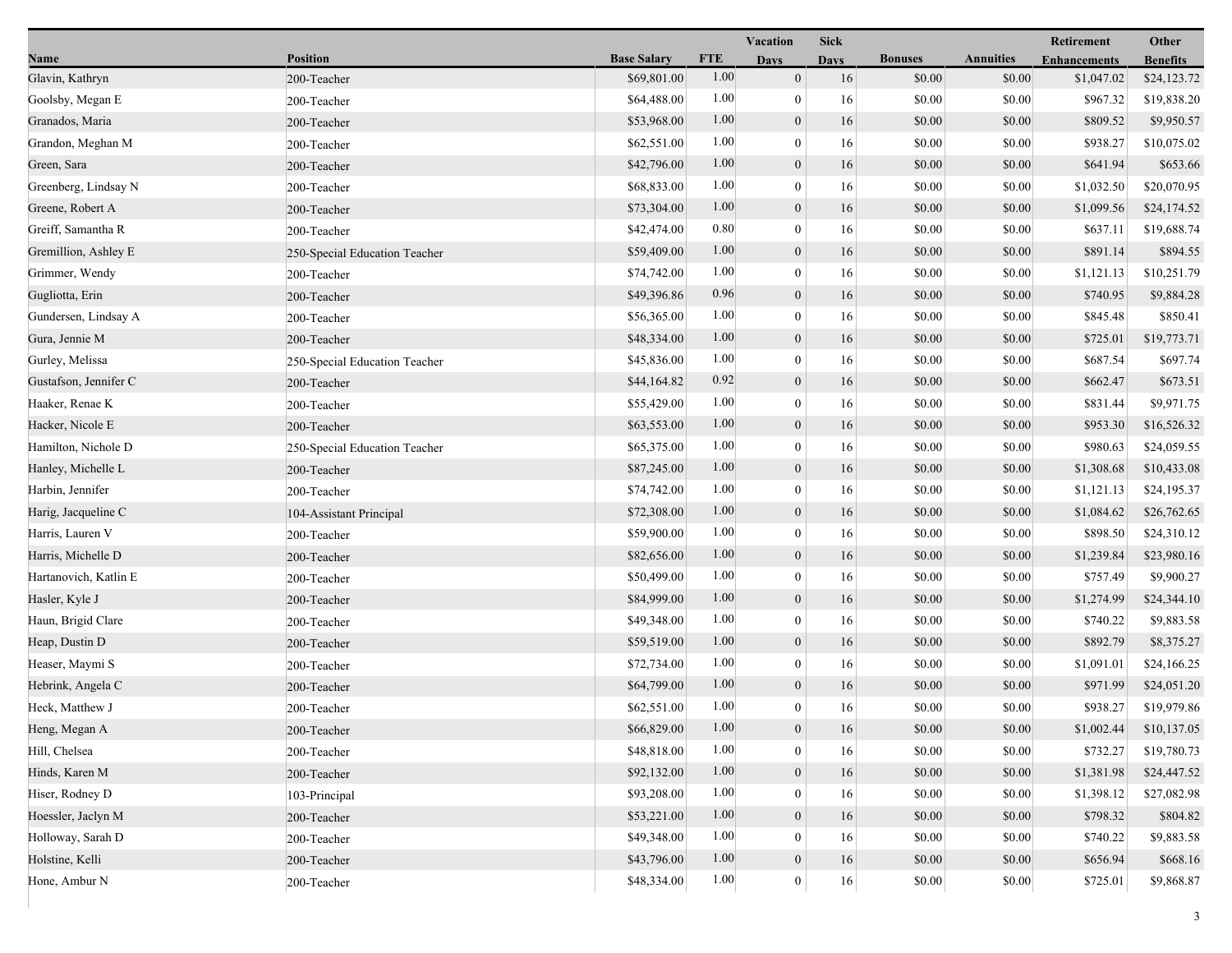|                      |                                 |                    |            | Vacation         | <b>Sick</b> |                |                  | Retirement          | Other           |
|----------------------|---------------------------------|--------------------|------------|------------------|-------------|----------------|------------------|---------------------|-----------------|
| Name                 | <b>Position</b>                 | <b>Base Salary</b> | <b>FTE</b> | <b>Days</b>      | <b>Days</b> | <b>Bonuses</b> | <b>Annuities</b> | <b>Enhancements</b> | <b>Benefits</b> |
| Hood, Kristen        | 200-Teacher                     | \$42,796.00        | 1.00       | $\mathbf{0}$     | 16          | \$0.00         | \$0.00           | \$641.94            | \$653.66        |
| Hornig, Daniel       | 200-Teacher                     | \$42,796.00        | 1.00       | $\overline{0}$   | 16          | \$0.00         | \$0.00           | \$641.94            | \$19,693.41     |
| Horrigan, Nicole     | 200-Teacher                     | \$51,668.00        | 1.00       | $\boldsymbol{0}$ | 16          | \$0.00         | \$0.00           | \$775.02            | \$9,917.22      |
| HRISTOV, BRENDA      | 202-Bilingual Education Teacher | \$50,985.00        | 1.00       | $\overline{0}$   | 16          | \$0.00         | \$0.00           | \$764.78            | \$19,812.15     |
| Huffman, Melissa R   | 200-Teacher                     | \$57,854.00        | 1.00       | $\boldsymbol{0}$ | 16          | \$0.00         | \$0.00           | \$867.81            | \$16,443.68     |
| Huffman, Steven P    | 200-Teacher                     | \$51,892.00        | 1.00       | $\boldsymbol{0}$ | 16          | \$0.00         | \$0.00           | \$778.38            | \$785.55        |
| Hurstik, Leann C     | 200-Teacher                     | \$59,900.00        | 1.00       | $\mathbf{0}$     | 16          | \$0.00         | \$0.00           | \$898.50            | \$19,941.42     |
| HUSTED, MEGAN E      | 200-Teacher                     | \$50,499.00        | 1.00       | $\boldsymbol{0}$ | 16          | \$0.00         | \$0.00           | \$757.49            | \$9,900.27      |
| Hwang, Erin M        | 200-Teacher                     | \$64,743.00        | 1.00       | $\boldsymbol{0}$ | 16          | \$0.00         | \$0.00           | \$971.15            | \$24,050.38     |
| Igric, Sarah E       | 200-Teacher                     | \$54,138.00        | 1.00       | $\overline{0}$   | 16          | \$0.00         | \$0.00           | \$812.07            | \$19,857.87     |
| Jakusz, Stefanie     | 200-Teacher                     | \$52,885.00        | 1.00       | $\mathbf{0}$     | 16          | \$0.00         | \$0.00           | \$793.28            | \$19,839.70     |
| Janky, Laura         | 200-Teacher                     | \$48,818.00        | 1.00       | $\boldsymbol{0}$ | 16          | \$0.00         | \$0.00           | \$732.27            | \$9,875.89      |
| Jewett, Meghan       | 250-Special Education Teacher   | \$44,796.00        | 1.00       | $\boldsymbol{0}$ | 16          | \$0.00         | \$0.00           | \$671.94            | \$9,817.57      |
| JONES, GINA K        | 200-Teacher                     | \$63,695.00        | 1.00       | $\mathbf{0}$     | 16          | \$0.00         | \$0.00           | \$955.43            | \$10,091.61     |
| Judy, Stacy C        | 250-Special Education Teacher   | \$8,136.16         | 0.26       | $\boldsymbol{0}$ | 16          | \$0.00         | \$0.00           | \$122.04            | \$151.09        |
| Jurak, Kathleen Lynn | 250-Special Education Teacher   | \$50,602.00        | 1.00       | $\overline{0}$   | 16          | \$0.00         | \$0.00           | \$759.03            | \$19,806.60     |
| Kabara, Ryan D       | 200-Teacher                     | \$54,138.00        | 1.00       | $\boldsymbol{0}$ | 16          | \$0.00         | \$0.00           | \$812.07            | \$16,389.80     |
| Kaminski, Ann M      | 200-Teacher                     | \$60,845.00        | 1.00       | $\boldsymbol{0}$ | 16          | \$0.00         | \$0.00           | \$912.68            | \$19,955.12     |
| Karr, Jennifer M     | 200-Teacher                     | \$64,596.00        | 1.00       | $\mathbf{0}$     | 16          | \$0.00         | \$0.00           | \$968.94            | \$24,048.25     |
| Kelly, Alison E      | 200-Teacher                     | \$48,131.00        | 1.00       | $\mathbf{0}$     | 16          | \$0.00         | \$0.00           | \$721.97            | \$731.02        |
| Kirk, Melissa        | 200-Teacher                     | \$71,622.00        | 1.00       | $\boldsymbol{0}$ | 16          | \$0.00         | \$0.00           | \$1,074.33          | \$24,150.13     |
| Klode, Rachel A      | 200-Teacher                     | \$54,138.00        | 1.00       | $\overline{0}$   | 16          | \$0.00         | \$0.00           | \$812.07            | \$818.12        |
| Klosowski, Holly M   | 200-Teacher                     | \$69,801.00        | 1.00       | $\boldsymbol{0}$ | 16          | \$0.00         | \$0.00           | \$1,047.02          | \$19,915.23     |
| Kloster, Alissa S    | 200-Teacher                     | \$60,505.00        | 1.00       | $\boldsymbol{0}$ | 16          | \$0.00         | \$0.00           | \$907.58            | \$16,482.12     |
| Knezetic, Jessica    | 250-Special Education Teacher   | \$69,170.00        | 1.00       | $\mathbf{0}$     | 16          | \$0.00         | \$0.00           | \$1,037.55          | \$1,036.09      |
| Kocolowski, Kristin  | 200-Teacher                     | \$53,221.00        | 1.00       | $\overline{0}$   | 16          | \$0.00         | \$0.00           | \$798.32            | \$9,939.73      |
| Konfirst, Kristen A  | 200-Teacher                     | \$66,322.00        | 1.00       | $\boldsymbol{0}$ | 16          | \$0.00         | \$0.00           | \$994.83            | \$24,073.28     |
| Kos, Lisa C          | 200-Teacher                     | \$66,322.00        | 1.00       | $\overline{0}$   | 16          | \$0.00         | \$0.00           | \$994.83            | \$10,129.70     |
| Kosek, Patricia M    | 200-Teacher                     | \$76,744.00        | 1.00       | $\mathbf{0}$     | 16          | \$0.00         | \$0.00           | \$1,151.16          | \$10,280.82     |
| Kozbiel, Heather E   | 200-Teacher                     | \$68,458.00        | 1.00       | $\overline{0}$   | 16          | \$0.00         | \$0.00           | \$1,026.87          | \$24,104.25     |
| Krolczyk, Julie A    | 200-Teacher                     | \$56,365.00        | 1.00       | $\theta$         | 16          | \$0.00         | \$0.00           | \$845.48            | \$850.41        |
| KROWN, KRYSTAL A     | 200-Teacher                     | \$50,499.00        | 1.00       | $\overline{0}$   | 16          | \$0.00         | \$0.00           | \$757.49            | \$9,900.27      |
| Krzywanos, Karen J   | 200-Teacher                     | \$89,037.00        | 1.00       | $\mathbf{0}$     | 16          | \$0.00         | \$0.00           | \$1,335.56          | \$24,402.65     |
| Kurtyak, Lauren      | 250-Special Education Teacher   | \$48,131.00        | 1.00       | $\overline{0}$   | 16          | \$0.00         | \$0.00           | \$721.97            | \$19,770.77     |
| LaFranco, Jaclyn A   | 200-Teacher                     | \$63,553.00        | 1.00       | $\mathbf{0}$     | 16          | \$0.00         | \$0.00           | \$953.30            | \$24,033.13     |
| Lamb, Heather E      | 200-Teacher                     | \$64,799.00        | 1.00       | $\overline{0}$   | 16          | \$0.00         | \$0.00           | \$971.99            | \$10,107.62     |
| Lanahan, Michael P   | 200-Teacher                     | \$70,388.00        | 1.00       | $\boldsymbol{0}$ | 16          | \$0.00         | \$0.00           | \$1,055.82          | \$24,132.24     |
| Lanier, Braxton      | 200-Teacher                     | \$44,796.00        | 1.00       | 0                | $16\,$      | \$0.00         | \$0.00           | \$671.94            | \$9,817.57      |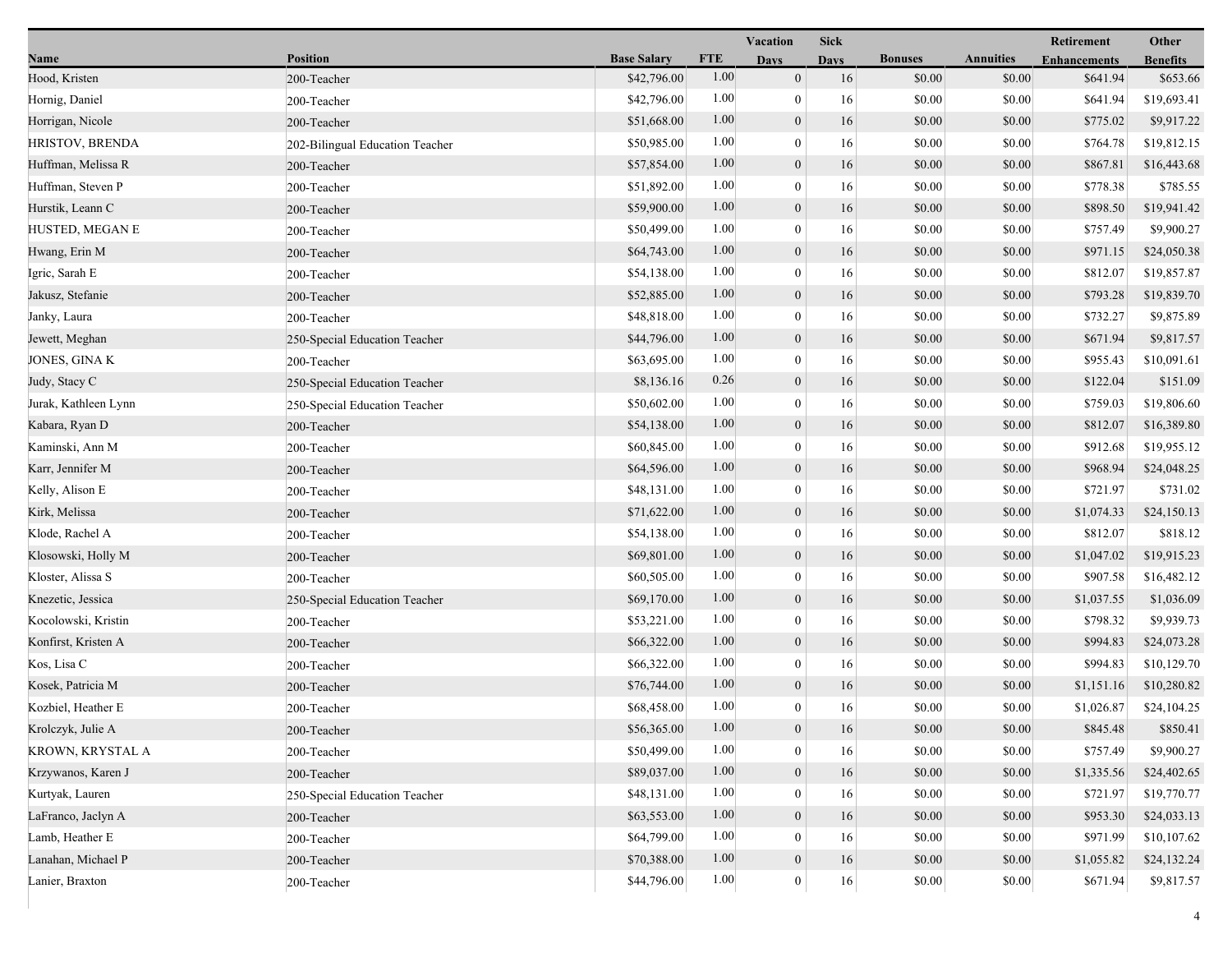|                        |                                          |                    |            | Vacation         | <b>Sick</b> |                |                  | Retirement          | Other           |
|------------------------|------------------------------------------|--------------------|------------|------------------|-------------|----------------|------------------|---------------------|-----------------|
| Name                   | <b>Position</b>                          | <b>Base Salary</b> | <b>FTE</b> | <b>Days</b>      | <b>Days</b> | <b>Bonuses</b> | <b>Annuities</b> | <b>Enhancements</b> | <b>Benefits</b> |
| Lanz, Emily            | 250-Special Education Teacher            | \$43,796.00        | 1.00       | $\mathbf{0}$     | 16          | \$0.00         | \$0.00           | \$656.94            | \$8,147.28      |
| Lara, Lisa V           | 200-Teacher                              | \$66,535.00        | 1.00       | $\mathbf{0}$     | 16          | \$0.00         | \$0.00           | \$998.03            | \$20,037.63     |
| Larson, Amy J          | 200-Teacher                              | \$84,092.00        | 1.00       | $\boldsymbol{0}$ | 16          | \$0.00         | \$0.00           | \$1,261.38          | \$10,387.36     |
| Larson, Leah A         | 200-Teacher                              | \$51,483.00        | 1.00       | $\mathbf{0}$     | 16          | \$0.00         | \$0.00           | \$772.25            | \$19,925.98     |
| Lauth, Nicole          | 200-Teacher                              | \$45,836.00        | 1.00       | $\overline{0}$   | 16          | \$0.00         | \$0.00           | \$687.54            | \$697.74        |
| Leal, Patricia J       | 200-Teacher                              | \$59,900.00        | 1.00       | $\bf{0}$         | 16          | \$0.00         | \$0.00           | \$898.50            | \$10,036.58     |
| Legerski, Kristy       | 250-Special Education Teacher            | \$55,536.00        | 1.00       | $\overline{0}$   | 16          | \$0.00         | \$0.00           | \$833.04            | \$9,973.30      |
| Lincoln, Christopher T | 250-Special Education Teacher            | \$55,429.00        | 1.00       | $\bf{0}$         | 16          | \$0.00         | \$0.00           | \$831.44            | \$8,315.96      |
| Lind, Mary Beth        | 200-Teacher                              | \$73,304.00        | 1.00       | $\boldsymbol{0}$ | 16          | \$0.00         | \$0.00           | \$1,099.56          | \$24,174.52     |
| Lindsey, Jennifer L    | 250-Special Education Teacher            | \$85,318.00        | 1.00       | $\mathbf{0}$     | 16          | \$0.00         | \$0.00           | \$1,279.77          | \$24,348.72     |
| LOPEZ, JENNAMARIE LYNN | 202-Bilingual Education Teacher          | \$51,668.00        | 1.00       | $\overline{0}$   | 16          | \$0.00         | \$0.00           | \$775.02            | \$16,353.99     |
| Lopez, Kristianna T    | 200-Teacher                              | \$54,319.00        | 1.00       | $\bf{0}$         | 16          | \$0.00         | \$0.00           | \$814.79            | \$19,860.50     |
| Lown, Cara A           | 200-Teacher                              | \$66,535.00        | 1.00       | $\overline{0}$   | 16          | \$0.00         | \$0.00           | \$998.03            | \$20,037.63     |
| Lugo, Karly            | 200-Teacher                              | \$50,499.00        | 1.00       | $\mathbf{0}$     | 16          | \$0.00         | \$0.00           | \$757.49            | \$19,805.11     |
| Lundeen, Sarah B       | 200-Teacher                              | \$53,221.00        | 1.00       | $\boldsymbol{0}$ | 16          | \$0.00         | \$0.00           | \$798.32            | \$804.82        |
| Lustik, Darren         | 200-Teacher                              | \$71,169.00        | 1.00       | $\mathbf{0}$     | 16          | \$0.00         | \$0.00           | \$1,067.54          | \$26,987.40     |
| Lustik, Jill L         | 151-Assistant Special Education Director | \$86,989.00        | 1.00       | $\overline{0}$   | 16          | \$0.00         | \$0.00           | \$1,303.47          | \$26,707.97     |
| MacGirvin, Anna C      | 250-Special Education Teacher            | \$49,348.00        | 1.00       | $\boldsymbol{0}$ | 16          | \$0.00         | \$0.00           | \$740.22            | \$9,883.58      |
| Major, Pennie          | 250-Special Education Teacher            | \$5,431.15         | 0.10       | $\mathbf{0}$     | 16          | \$0.00         | \$0.00           | \$0.00              | \$0.00          |
| Malone, TAYLOR L       | 200-Teacher                              | \$57,854.00        | 1.00       | $\mathbf{0}$     | 16          | \$0.00         | \$0.00           | \$867.81            | \$872.00        |
| Manno, Ciara R         | 103-Principal                            | \$85,698.00        | 1.00       | $\boldsymbol{0}$ | 16          | \$0.00         | \$0.00           | \$1,285.47          | \$26,966.88     |
| Mason, Elizabeth       | 200-Teacher                              | \$64,488.00        | 1.00       | $\overline{0}$   | 16          | \$0.00         | \$0.00           | \$967.32            | \$20,007.95     |
| Massey, Sarah B        | 103-Principal                            | \$107,927.00       | 1.00       | $\boldsymbol{0}$ | 16          | \$0.00         | \$0.00           | \$1,618.91          | \$27,309.60     |
| McClellan, Dawn M      | 200-Teacher                              | \$56,758.00        | 1.00       | $\boldsymbol{0}$ | 16          | \$0.00         | \$0.00           | \$851.37            | \$856.11        |
| McCormick, Erin        | 200-Teacher                              | \$54,138.00        | 1.00       | $\mathbf{0}$     | 16          | \$0.00         | \$0.00           | \$812.07            | \$818.12        |
| McDonald, Donna        | 200-Teacher                              | \$93,349.00        | 1.00       | $\overline{0}$   | 16          | \$0.00         | \$0.00           | \$1,400.24          | \$20,256.68     |
| McGrath, Christy L     | 200-Teacher                              | \$71,359.00        | 1.00       | $\mathbf{0}$     | 16          | \$0.00         | \$0.00           | \$1,070.39          | \$24,146.32     |
| McKerrow, Adrianne M   | 104-Assistant Principal                  | \$84,000.00        | 1.00       | $\overline{0}$   | 16          | \$0.00         | \$0.00           | \$1,260.00          | \$26,942.26     |
| McKinney, Tonya L      | 200-Teacher                              | \$25,673.73        | 1.00       | $\mathbf{0}$     | 16          | \$0.00         | \$0.00           | \$385.11            | \$405.39        |
| MCMILLIN, KATHRYN L    | 200-Teacher                              | \$55,429.00        | 1.00       | $\mathbf{0}$     | 16          | \$0.00         | \$0.00           | \$831.44            | \$19,876.59     |
| Meade, Heather         | 200-Teacher                              | \$65,634.00        | $1.00$     | $\boldsymbol{0}$ | 16          | \$0.00         | \$0.00           | \$984.51            | \$984.81        |
| Meents, Justin M       | 200-Teacher                              | \$57,940.00        | 1.00       | $\boldsymbol{0}$ | 16          | \$0.00         | \$0.00           | \$869.10            | \$23,951.74     |
| Mikos, Lauren M        | 200-Teacher                              | \$59,900.00        | 1.00       | $\boldsymbol{0}$ | 16          | \$0.00         | \$0.00           | \$898.50            | \$23,980.16     |
| Miller, Susan E        | 200-Teacher                              | \$91,290.00        | 1.00       | $\overline{0}$   | 16          | \$0.00         | \$0.00           | \$1,369.35          | \$27,064.02     |
| Miller, Teresa R       | 103-Principal                            | \$92,000.00        | 1.00       | $\overline{0}$   | 16          | \$0.00         | \$0.00           | \$1,380.00          | \$1,356.83      |
| Mizeur, Susan K        | 200-Teacher                              | \$68,949.00        | 1.00       | $\overline{0}$   | 16          | \$0.00         | \$0.00           | \$1,034.24          | \$10,167.79     |
| Moisan, Kimberly A     | 200-Teacher                              | \$60,307.00        | 1.00       | $\mathbf{0}$     | 16          | \$0.00         | \$0.00           | \$904.61            | \$23,986.06     |
| Monn, Kristopher       | 100-District Superintendent              | \$187,099.00       | 1.00       | $20\,$           | 16          | \$0.00         | \$3,604.00       | \$2,806.49          | \$29,154.80     |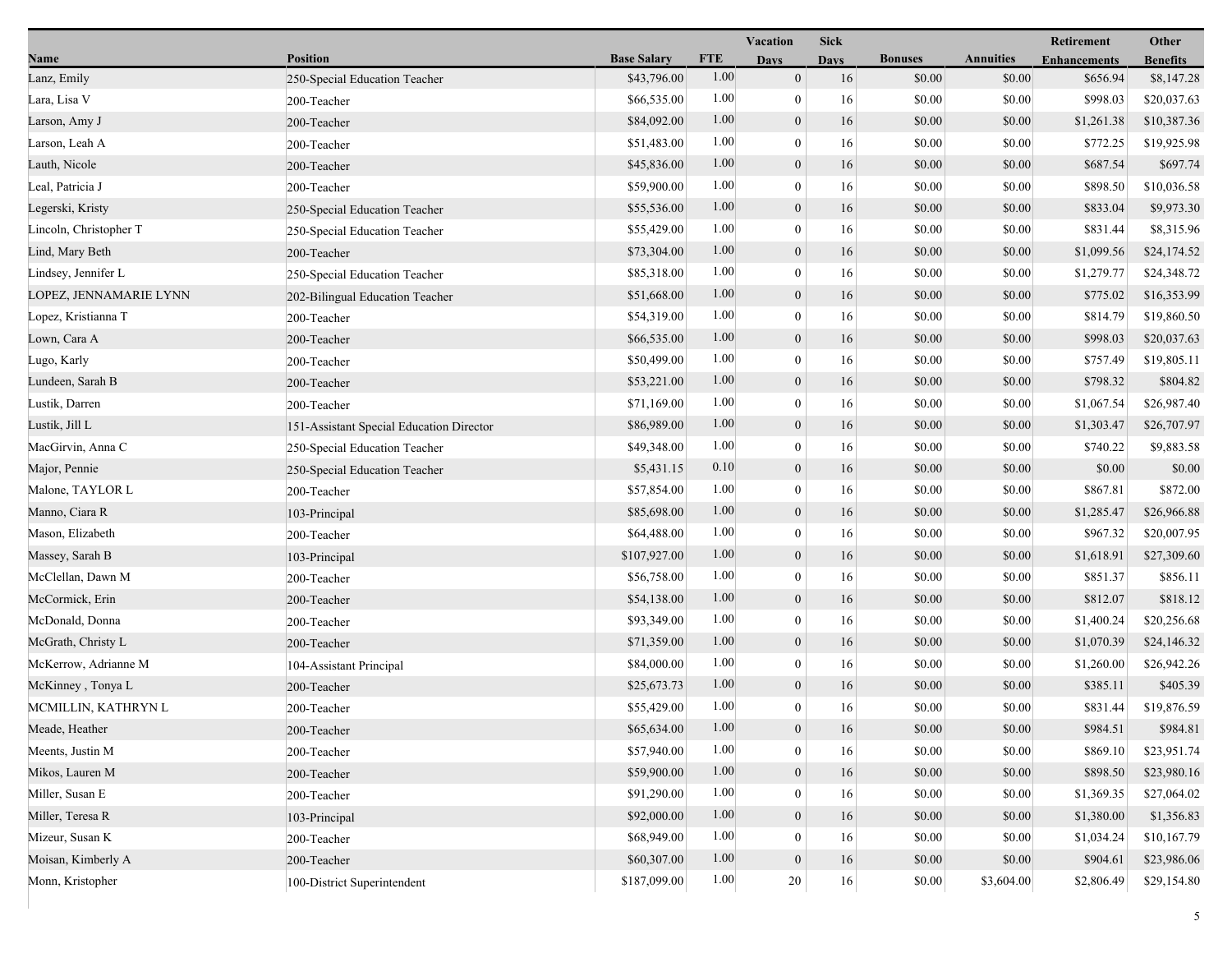|                       |                                    |                    |            | Vacation         |             |                |                  | Retirement          | Other           |
|-----------------------|------------------------------------|--------------------|------------|------------------|-------------|----------------|------------------|---------------------|-----------------|
| Name                  | <b>Position</b>                    | <b>Base Salary</b> | <b>FTE</b> | <b>Days</b>      | <b>Days</b> | <b>Bonuses</b> | <b>Annuities</b> | <b>Enhancements</b> | <b>Benefits</b> |
| Monroe, Sarah A       | 104-Assistant Principal            | \$72,415.00        | 1.00       | $\mathbf{0}$     | 16          | \$0.00         | \$0.00           | \$1,086.23          | \$26,764.20     |
| Morris, Angela C      | 250-Special Education Teacher      | \$56,962.92        | 0.98       | $\overline{0}$   | 16          | \$0.00         | \$0.00           | \$854.44            | \$19,898.83     |
| Murray, David         | 200-Teacher                        | \$66,535.00        | 1.00       | $\boldsymbol{0}$ | 16          | \$0.00         | \$0.00           | \$998.03            | \$8,281.18      |
| Nahorski, Jennifer A  | 200-Teacher                        | \$73,456.00        | 1.00       | $\mathbf{0}$     | 16          | \$0.00         | \$0.00           | \$1,101.84          | \$24,176.72     |
| Neisler, Thomas B     | 200-Teacher                        | \$57,152.00        | 1.00       | $\mathbf{0}$     | 16          | \$0.00         | \$0.00           | \$857.28            | \$19,731.82     |
| Nolan, Erin L         | 200-Teacher                        | \$59,900.00        | 1.00       | $\boldsymbol{0}$ | 16          | \$0.00         | \$0.00           | \$898.50            | \$901.67        |
| Nystedt, Wendy        | 200-Teacher                        | \$83,623.00        | 1.00       | $\mathbf{0}$     | 16          | \$0.00         | \$0.00           | \$1,254.35          | \$20,115.65     |
| Oboyle, Alyssa        | 250-Special Education Teacher      | \$42,796.00        | 1.00       | $\bf{0}$         | 16          | \$0.00         | \$0.00           | \$641.94            | \$653.66        |
| Ochoa, Elijah         | 200-Teacher                        | \$43,796.00        | 1.00       | $\boldsymbol{0}$ | 16          | \$0.00         | \$0.00           | \$656.94            | \$9,803.07      |
| Olsen, Kaitlynn       | 200-Teacher                        | \$42,796.00        | 1.00       | $\mathbf{0}$     | 16          | \$0.00         | \$0.00           | \$641.94            | \$9,788.57      |
| Opiola, Brad V        | 200-Teacher                        | \$70,388.00        | 1.00       | $\overline{0}$   | 16          | \$0.00         | \$0.00           | \$1,055.82          | \$24,132.24     |
| Palesh, Deana         | 250-Special Education Teacher      | \$70,465.00        | 1.00       | $\boldsymbol{0}$ | 16          | \$0.00         | \$0.00           | \$1,056.98          | \$24,133.35     |
| Palumbo, Stephanie    | 200-Teacher                        | \$44,796.00        | 1.00       | $\overline{0}$   | 16          | \$0.00         | \$0.00           | \$671.94            | \$8,161.78      |
| Parga, Mari           | 202-Bilingual Education Teacher    | \$56,365.00        | 1.00       | $\overline{0}$   | 16          | \$0.00         | \$0.00           | \$845.48            | \$19,890.16     |
| Pekol, Jeana Rose     | 103-Principal                      | \$109,250.00       | 1.00       | $\boldsymbol{0}$ | 16          | \$0.00         | \$0.00           | \$1,638.75          | \$27,330.71     |
| PENDERGAST, PATRICK J | 200-Teacher                        | \$3,687.74         | 0.08       | $\overline{0}$   | 16          | \$0.00         | \$0.00           | \$0.00              | \$0.00          |
| Peterson, Sarah E     | 200-Teacher                        | \$28,672.89        | 0.55       | $\overline{0}$   | 16          | \$0.00         | \$0.00           | \$430.09            | \$448.88        |
| Petrakis, Angela N    | 200-Teacher                        | \$54,103.00        | 1.00       | $\boldsymbol{0}$ | 16          | \$0.00         | \$0.00           | \$811.55            | \$817.61        |
| Petrick, Laura        | 200-Teacher                        | \$71,895.00        | 1.00       | $\mathbf{0}$     | 16          | \$0.00         | \$0.00           | \$1,078.43          | \$24,154.09     |
| Picha, Jordan A       | 200-Teacher                        | \$50,499.00        | 1.00       | $\overline{0}$   | 16          | \$0.00         | \$0.00           | \$757.49            | \$9,900.27      |
| Pierre, Andrea M      | 200-Teacher                        | \$57,940.00        | 1.00       | $\boldsymbol{0}$ | 16          | \$0.00         | \$0.00           | \$869.10            | \$23,951.74     |
| Pizzo, Sharon         | 200-Teacher                        | \$68,949.00        | 1.00       | $\overline{0}$   | 16          | \$0.00         | \$0.00           | \$1,034.24          | \$19,902.88     |
| Ponio, Jenna L        | 250-Special Education Teacher      | \$54,946.82        | 0.93       | $\boldsymbol{0}$ | 16          | \$0.00         | \$0.00           | \$824.20            | \$9,964.76      |
| Popp, Amy             | 250-Special Education Teacher      | \$59,409.00        | 1.00       | $\boldsymbol{0}$ | 16          | \$0.00         | \$0.00           | \$891.14            | \$894.55        |
| Pranaitis, Stephanie  | 200-Teacher                        | \$51,668.00        | 1.00       | $\mathbf{0}$     | 16          | \$0.00         | \$0.00           | \$775.02            | \$8,261.43      |
| Prasun, Melissa A     | 200-Teacher                        | \$62,551.00        | 1.00       | $\overline{0}$   | 16          | \$0.00         | \$0.00           | \$938.27            | \$940.11        |
| Pucek, Ruth I         | 200-Teacher                        | \$56,758.00        | 1.00       | $\boldsymbol{0}$ | 16          | \$0.00         | \$0.00           | \$851.37            | \$9,991.02      |
| Pyde, Elizabeth L     | 200-Teacher                        | \$49,348.00        | 1.00       | $\overline{0}$   | 16          | \$0.00         | \$0.00           | \$740.22            | \$9,883.58      |
| Pyzek, Tamera J       | 200-Teacher                        | \$71,895.00        | 1.00       | $\mathbf{0}$     | 16          | \$0.00         | \$0.00           | \$1,078.43          | \$10,210.51     |
| Raczykowski, Lynne M  | 200-Teacher                        | \$92,606.00        | 1.00       | $\mathbf{0}$     | 16          | \$0.00         | \$0.00           | \$1,389.09          | \$1,375.91      |
| Rasmusson, Anne M     | 202-Bilingual Education Teacher    | \$63,553.00        | $1.00$     | $\boldsymbol{0}$ | 16          | \$0.00         | \$0.00           | \$953.30            | \$19,994.39     |
| Reade, Nicole         | 250-Special Education Teacher      | \$51,668.00        | 1.00       | $\overline{0}$   | 16          | \$0.00         | \$0.00           | \$775.02            | \$782.31        |
| Reid, Kelli           | 200-Teacher                        | \$48,131.00        | 1.00       | $\boldsymbol{0}$ | 16          | \$0.00         | \$0.00           | \$721.97            | \$8,210.14      |
| Retzke, Krystal A     | 200-Teacher                        | \$66,535.00        | 1.00       | $\overline{0}$   | 16          | \$0.00         | \$0.00           | \$998.03            | \$997.88        |
| Reynolds, Cori        | 200-Teacher                        | \$42,796.00        | 1.00       | $\overline{0}$   | 16          | \$0.00         | \$0.00           | \$641.94            | \$653.66        |
| Robinson, Mary        | 114-Chief School Business Official | \$104,296.00       | 1.00       | 20               | 16          | \$0.00         | \$0.00           | \$1,564.44          | \$23,057.33     |
| Roe, Traci L          | 200-Teacher                        | \$73,456.00        | 1.00       | $\mathbf{0}$     | 16          | \$0.00         | \$0.00           | \$1,101.84          | \$24,176.72     |
| Rogers, Stephanie     | 200-Teacher                        | \$48,131.00        | 1.00       | $\mathbf{0}$     | 16          | \$0.00         | \$0.00           | \$721.97            | \$19,770.77     |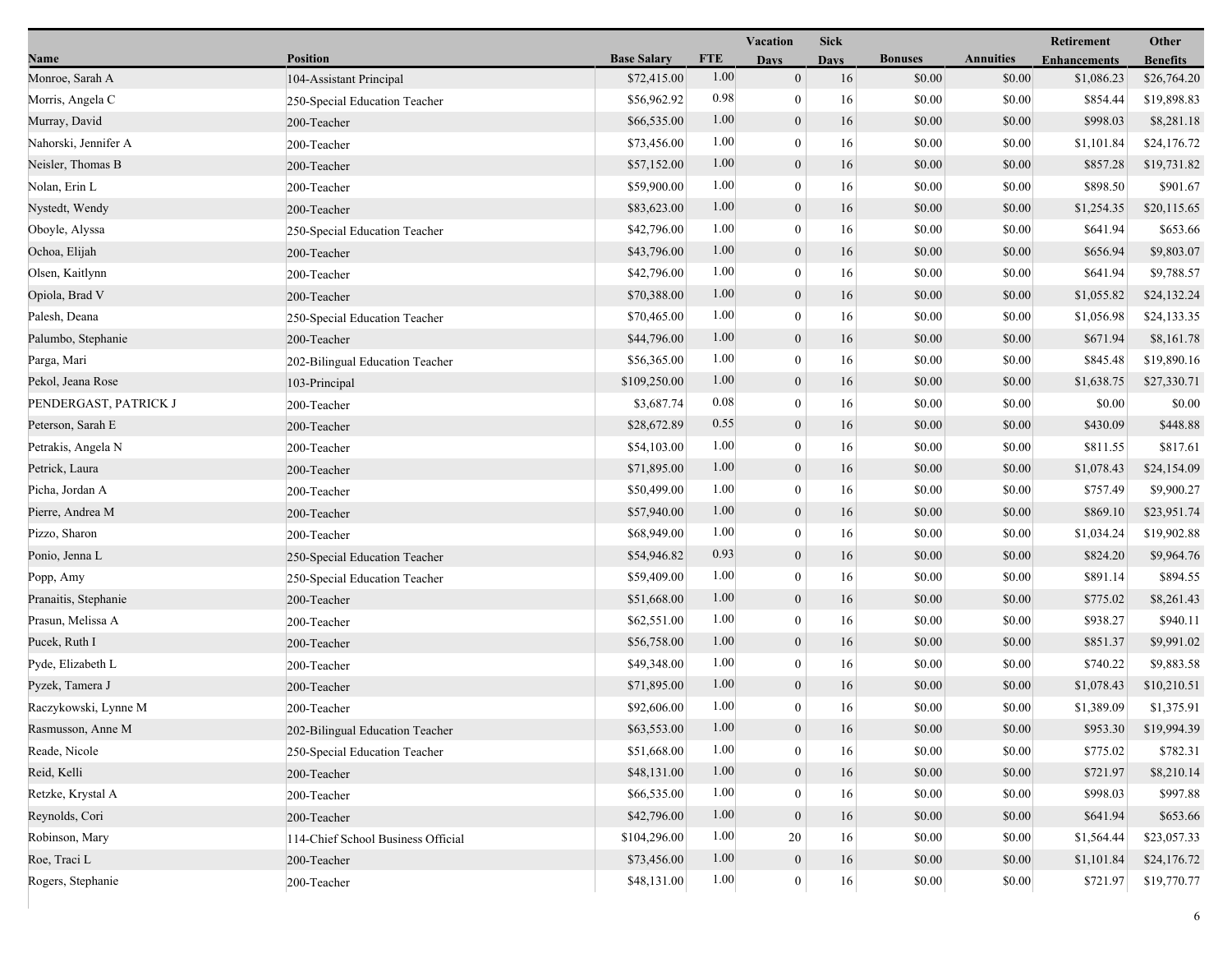|                        |                                                        |                    |            | Vacation         | <b>Sick</b> |                |                  | Retirement          | Other           |
|------------------------|--------------------------------------------------------|--------------------|------------|------------------|-------------|----------------|------------------|---------------------|-----------------|
| Name                   | <b>Position</b>                                        | <b>Base Salary</b> | <b>FTE</b> | <b>Days</b>      | <b>Days</b> | <b>Bonuses</b> | <b>Annuities</b> | <b>Enhancements</b> | <b>Benefits</b> |
| Rosasco, Miranda       | 250-Special Education Teacher                          | \$46,334.00        | 1.00       | $\mathbf{0}$     | 16          | \$0.00         | \$0.00           | \$695.01            | \$9,839.87      |
| Rudnicky, Dana L       | 200-Teacher                                            | \$67,509.00        | 1.00       | $\mathbf{0}$     | 16          | \$0.00         | \$0.00           | \$1,012.64          | \$10,146.91     |
| Ruggeri, Jeanine A     | 104-Assistant Principal                                | \$72,415.00        | 1.00       | $\mathbf{0}$     | 16          | \$0.00         | \$0.00           | \$1,086.23          | \$26,764.20     |
| Ruglio, Robert A       | 200-Teacher                                            | \$64,488.00        | 1.00       | $\mathbf{0}$     | 16          | \$0.00         | \$0.00           | \$967.32            | \$24,046.69     |
| Ruland, Joshua         | 101-Assistant/Associate District Superintendent        | \$145,944.00       | 1.00       | 20               | 16          | \$0.00         | \$0.00           | \$2,189.16          | \$28,007.49     |
| Rushing, Lisa E        | 200-Teacher                                            | \$79,757.00        | 1.00       | $\bf{0}$         | 16          | \$0.00         | \$0.00           | \$1,196.36          | \$24,268.09     |
| Sabella, Susan         | 200-Teacher                                            | \$63,553.00        | 1.00       | $\mathbf{0}$     | 16          | \$0.00         | \$0.00           | \$953.30            | \$24,033.13     |
| Saelens, Britnee       | 200-Teacher                                            | \$43,796.00        | 1.00       | $\mathbf{0}$     | 16          | \$0.00         | \$0.00           | \$656.94            | \$668.16        |
| Salazar, Jacob M       | 200-Teacher                                            | \$52,885.00        | 1.00       | $\boldsymbol{0}$ | 16          | \$0.00         | \$0.00           | \$793.28            | \$9,934.86      |
| Sanchez, Allysen M     | 250-Special Education Teacher                          | \$53,951.78        | 1.00       | $\mathbf{0}$     | 16          | \$0.00         | \$0.00           | \$809.28            | \$8,294.54      |
| Sandal, Paige          | 200-Teacher                                            | \$47,941.00        | 1.00       | $\mathbf{0}$     | 16          | \$0.00         | \$0.00           | \$719.12            | \$8,207.38      |
| Sanders, Stephanie     | 200-Teacher                                            | \$57,582.00        | 1.00       | $\mathbf{0}$     | 16          | \$0.00         | \$0.00           | \$863.73            | \$8,347.18      |
| Santucci, Paige B      | 250-Special Education Teacher                          | \$33,625.02        | 0.79       | $\mathbf{0}$     | 16          | \$0.00         | \$0.00           | \$504.38            | \$9,655.59      |
| Scalise, Alexander     | 200-Teacher                                            | \$47,334.00        | 1.00       | $\mathbf{0}$     | 16          | \$0.00         | \$0.00           | \$710.01            | \$9,854.37      |
| Schild, Cory M         | 200-Teacher                                            | \$50,499.00        | 1.00       | $\boldsymbol{0}$ | 16          | \$0.00         | \$0.00           | \$757.49            | \$9,901.76      |
| Schild, Monica         | 200-Teacher                                            | \$50,602.00        | 1.00       | $\theta$         | 16          | \$0.00         | \$0.00           | \$759.03            | \$9,900.27      |
| Schiman, Erin E        | 200-Teacher                                            | \$50,602.00        | 1.00       | $\boldsymbol{0}$ | 16          | \$0.00         | \$0.00           | \$759.03            | \$9,901.76      |
| Schluntz, Michele L    | 200-Teacher                                            | \$67,509.00        | 1.00       | $\theta$         | 16          | \$0.00         | \$0.00           | \$1,012.64          | \$10,146.91     |
| Schmitt, Janice J      | 250-Special Education Teacher                          | \$76,744.00        | 1.00       | $\mathbf{0}$     | 16          | \$0.00         | \$0.00           | \$1,151.16          | \$20,015.91     |
| Schramm, Michael P     | 200-Teacher                                            | \$61,971.00        | 1.00       | $\theta$         | 16          | \$0.00         | \$0.00           | \$929.57            | \$931.70        |
| Schwark, Melissa D     | 200-Teacher                                            | \$52,928.26        | 0.85       | $\boldsymbol{0}$ | 16          | \$0.00         | \$0.00           | \$793.92            | \$9,935.49      |
| Seaton, John T         | 200-Teacher                                            | \$60,845.00        | 1.00       | $\theta$         | 16          | \$0.00         | \$0.00           | \$912.68            | \$915.37        |
| Selvey, Abigail        | 200-Teacher                                            | \$45,836.00        | 1.00       | $\mathbf{0}$     | 16          | \$0.00         | \$0.00           | \$687.54            | \$9,832.65      |
| Shainberg, Victoria L  | 200-Teacher                                            | \$57,854.00        | 1.00       | $\mathbf{0}$     | 16          | \$0.00         | \$0.00           | \$867.81            | \$23,950.49     |
| Shanholtzer, Rachel A  | 250-Special Education Teacher                          | \$46,961.00        | 1.00       | $\mathbf{0}$     | 16          | \$0.00         | \$0.00           | \$704.42            | \$9,848.96      |
| Shields, Terri L       | 250-Special Education Teacher                          | \$55,461.00        | 1.00       | $\theta$         | 16          | \$0.00         | \$0.00           | \$831.92            | \$19,877.05     |
| Short, Lisa M          | 200-Teacher                                            | \$59,409.00        | 1.00       | $\mathbf{0}$     | 16          | \$0.00         | \$0.00           | \$891.14            | \$8,373.67      |
| Siembab, Brooke        | 200-Teacher                                            | \$76,744.00        | 1.00       | $\theta$         | 16          | \$0.00         | \$0.00           | \$1,151.16          | \$10,280.82     |
| Siracusa, Michael A    | 124-Dean of Students Admin (admin<br>endorsement held) | \$70,000.00        | 1.00       | $\theta$         | 16          | \$0.00         | \$0.00           | \$1,050.00          | \$24,164.77     |
| Sitterly, Brooke       | 250-Special Education Teacher                          | \$46,961.00        | $1.00\,$   | $\boldsymbol{0}$ | 16          | $\$0.00$       | $\$0.00$         | \$704.42            | \$9,848.96      |
| Skowronski, Karla      | 200-Teacher                                            | \$68,458.00        | 1.00       | $\mathbf{0}$     | 16          | \$0.00         | \$0.00           | \$1,026.87          | \$20,065.51     |
| Smania, Desirae        | 200-Teacher                                            | \$41,520.22        | 0.86       | $\theta$         | 16          | \$0.00         | \$0.00           | \$622.80            | \$635.16        |
| Smith, Kaitlin Riordan | 200-Teacher                                            | \$52,885.00        | 1.00       | $\mathbf{0}$     | 16          | \$0.00         | \$0.00           | \$793.28            | \$24,212.29     |
| Smith, Peggy           | 200-Teacher                                            | \$70,388.00        | 1.00       | $\theta$         | 16          | \$0.00         | \$0.00           | \$1,055.82          | \$799.95        |
| Smith, Sara D          | 202-Bilingual Education Teacher                        | \$57,854.00        | 1.00       | $\theta$         | 16          | \$0.00         | \$0.00           | \$867.81            | \$23,950.49     |
| Smith, Sarah R         | 250-Special Education Teacher                          | \$75,909.00        | 1.00       | $\boldsymbol{0}$ | 16          | \$0.00         | \$0.00           | \$1,138.64          | \$24,132.24     |
| Sowa, Lauren A         | 200-Teacher                                            | \$59,409.00        | 1.00       | $\boldsymbol{0}$ | 16          | \$0.00         | \$0.00           | \$891.14            | \$16,466.23     |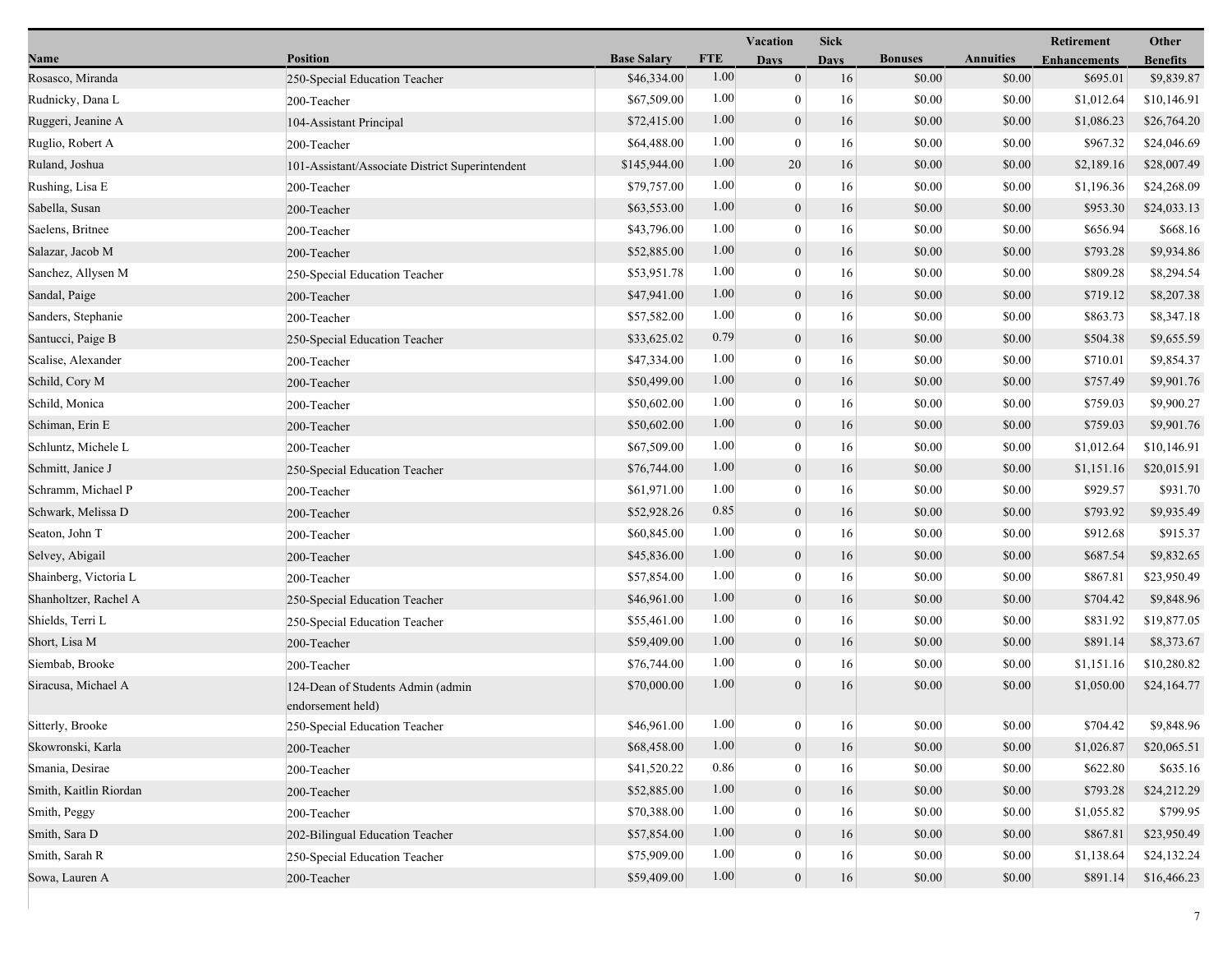|                        |                                |                    |            | <b>Vacation</b>  |             |                |                  | Retirement          | Other           |
|------------------------|--------------------------------|--------------------|------------|------------------|-------------|----------------|------------------|---------------------|-----------------|
| Name                   | <b>Position</b>                | <b>Base Salary</b> | <b>FTE</b> | <b>Days</b>      | <b>Days</b> | <b>Bonuses</b> | <b>Annuities</b> | <b>Enhancements</b> | <b>Benefits</b> |
| Sowinski, Kelly        | 200-Teacher                    | \$67,524.00        | 1.00       | $\mathbf{0}$     | 16          | \$0.00         | \$0.00           | \$1,012.86          | \$24,090.71     |
| Staab, Tiffany M       | 152-Special Education Director | \$109,890.00       | 1.00       | 20               | 16          | \$0.00         | \$0.00           | \$1,648.35          | \$27,339.99     |
| Stabile, Nancy         | 200-Teacher                    | \$67,524.00        | 1.00       | $\boldsymbol{0}$ | 16          | \$0.00         | \$0.00           | \$1,012.86          | \$1,012.22      |
| Stimac, Anita          | 200-Teacher                    | \$52,885.00        | 1.00       | $\boldsymbol{0}$ | 16          | \$0.00         | \$0.00           | \$793.28            | \$9,934.86      |
| Stoll, Marsha L        | 200-Teacher                    | \$70,388.00        | 1.00       | $\mathbf{0}$     | 16          | \$0.00         | \$0.00           | \$1,055.82          | \$24,132.24     |
| Strein, Kathryn N      | 200-Teacher                    | \$63,553.00        | 1.00       | $\boldsymbol{0}$ | 16          | \$0.00         | \$0.00           | \$953.30            | \$10,089.55     |
| Swanson, Melissa M     | 200-Teacher                    | \$64,799.00        | 1.00       | $\mathbf{0}$     | 16          | \$0.00         | \$0.00           | \$971.99            | \$20,012.46     |
| Swartz, Christina      | 200-Teacher                    | \$46,961.00        | 1.00       | $\mathbf{0}$     | 16          | \$0.00         | \$0.00           | \$704.42            | \$9,848.96      |
| Sylvester, Robert M    | 200-Teacher                    | \$66,535.00        | 1.00       | $\boldsymbol{0}$ | 16          | \$0.00         | \$0.00           | \$998.03            | \$20,037.63     |
| Szum, Kristi           | 200-Teacher                    | \$30,361.71        | 1.00       | $\boldsymbol{0}$ | 16          | \$0.00         | \$0.00           | \$455.43            | \$473.36        |
| Tadey, Catherine A     | 200-Teacher                    | \$62,039.00        | 1.00       | $\bf{0}$         | 16          | \$0.00         | \$0.00           | \$930.59            | \$10,067.60     |
| Tallman, Melissa A     | 200-Teacher                    | \$59,900.00        | 1.00       | $\mathbf{0}$     | 16          | \$0.00         | \$0.00           | \$898.50            | \$23,980.16     |
| Thuot, Stephanie M     | 200-Teacher                    | \$63,393.00        | 1.00       | $\mathbf{0}$     | 16          | \$0.00         | \$0.00           | \$950.90            | \$10,087.23     |
| Tonelli, Jennifer Anne | 200-Teacher                    | \$57,854.00        | 1.00       | $\mathbf{0}$     | 16          | \$0.00         | \$0.00           | \$867.81            | \$872.00        |
| Totaro, Monica Ruiz    | 104-Assistant Principal        | \$72,308.00        | 1.00       | $\mathbf{0}$     | 16          | \$0.00         | \$0.00           | \$1,084.62          | \$26,762.65     |
| Townsend, Kimberly     | 200-Teacher                    | \$58,999.00        | 1.00       | $\mathbf{0}$     | 16          | \$0.00         | \$0.00           | \$884.99            | \$23,967.10     |
| UNDERHILL, THERESA J   | 250-Special Education Teacher  | \$54,138.00        | 1.00       | $\bf{0}$         | 16          | \$0.00         | \$0.00           | \$812.07            | \$26,461.02     |
| Valaitis, Jamee        | 200-Teacher                    | \$46,661.88        | 0.95       | $\boldsymbol{0}$ | 16          | \$0.00         | \$0.00           | \$699.93            | \$19,749.47     |
| Valladolid, Crystal    | 200-Teacher                    | \$63,499.00        | 1.00       | $\mathbf{0}$     | 16          | \$0.00         | \$0.00           | \$952.49            | \$24,032.35     |
| VanAsdlen, Melissa     | 200-Teacher                    | \$46,961.00        | 1.00       | $\mathbf{0}$     | 16          | \$0.00         | \$0.00           | \$704.42            | \$19,753.80     |
| Vandergrift, Jennifer  | 200-Teacher                    | \$56,758.00        | 1.00       | $\mathbf{0}$     | 16          | \$0.00         | \$0.00           | \$851.37            | \$9,991.02      |
| Vertin, Tara S         | 200-Teacher                    | \$66,322.00        | 1.00       | $\mathbf{0}$     | 16          | \$0.00         | \$0.00           | \$994.83            | \$10,129.70     |
| Vickers, Rebecca       | 200-Teacher                    | \$46,334.00        | 1.00       | $\bf{0}$         | 16          | \$0.00         | \$0.00           | \$695.01            | \$704.96        |
| Walsh, Tammy A         | 200-Teacher                    | \$75,792.00        | 1.00       | $\mathbf{0}$     | 16          | \$0.00         | \$0.00           | \$1,136.88          | \$24,210.59     |
| Walzer, Brenda         | 200-Teacher                    | \$54,319.00        | 1.00       | $\mathbf{0}$     | 16          | \$0.00         | \$0.00           | \$814.79            | \$9,955.66      |
| Webb, Ashley J         | 200-Teacher                    | \$52,885.00        | 1.00       | $\mathbf{0}$     | 16          | \$0.00         | \$0.00           | \$793.28            | \$9,934.86      |
| Weeks, Sara            | 200-Teacher                    | \$58,835.00        | 1.00       | $\boldsymbol{0}$ | 16          | \$0.00         | \$0.00           | \$882.53            | \$26,529.13     |
| Weimer, Karyn L        | 200-Teacher                    | \$49,348.00        | 1.00       | $\boldsymbol{0}$ | 16          | \$0.00         | \$0.00           | \$740.22            | \$9,883.58      |
| White, Sarah N         | 200-Teacher                    | \$65,634.00        | 1.00       | $\bf{0}$         | 16          | \$0.00         | \$0.00           | \$984.51            | \$10,119.72     |
| Williams, Brittany E   | 200-Teacher                    | \$49,374.00        | 1.00       | $\overline{0}$   | 16          | \$0.00         | \$0.00           | \$740.61            | \$799.95        |
| Williams, Connor L     | 200-Teacher                    | \$51,668.00        | $1.00\,$   | $\theta$         | 16          | \$0.00         | \$0.00           | \$775.02            | \$9,917.22      |
| Williams, Terri L      | 200-Teacher                    | \$52,885.00        | 1.00       | $\boldsymbol{0}$ | 16          | \$0.00         | \$0.00           | \$793.28            | \$9,883.95      |
| Wines, Beverly A       | 200-Teacher                    | \$58,729.00        | 1.00       | $\bf{0}$         | 16          | \$0.00         | \$0.00           | \$880.94            | \$23,963.18     |
| Winter, Jacklyn        | 200-Teacher                    | \$43,796.00        | 1.00       | $\boldsymbol{0}$ | 16          | \$0.00         | \$0.00           | \$656.94            | \$8,147.28      |
| Wolcott, Jennifer      | 200-Teacher                    | \$48,131.00        | 1.00       | $\theta$         | 16          | \$0.00         | \$0.00           | \$721.97            | \$731.02        |
| Wolfe, Brandon         | 200-Teacher                    | \$46,816.00        | 1.00       | $\mathbf{0}$     | 16          | \$0.00         | \$0.00           | \$702.24            | \$711.95        |
| Woltman, Lisa          | 200-Teacher                    | \$49,348.00        | 1.00       | $\bf{0}$         | 16          | \$0.00         | \$0.00           | \$740.22            | \$748.67        |
| Wood, Gregory C        | 200-Teacher                    | \$70,511.00        | 1.00       | $\boldsymbol{0}$ | 16          | \$0.00         | \$0.00           | \$1,057.67          | \$10,190.44     |